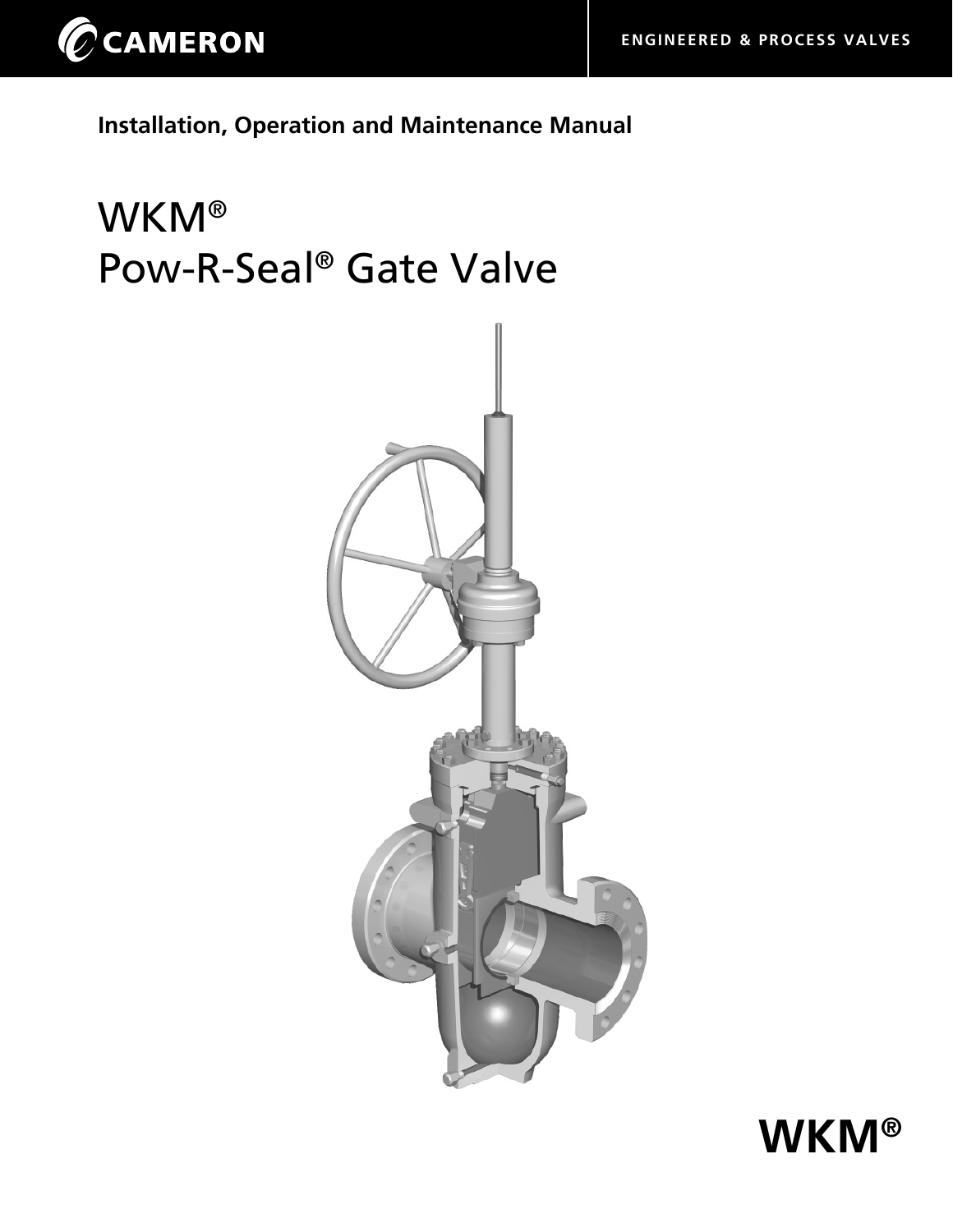

# **TABLE OF CONTENTS**

#### WKM® POW-R-SEAL® GATE VALVE

| <b>Bill of Materials</b> |
|--------------------------|
|                          |
|                          |
|                          |
|                          |
|                          |
|                          |
|                          |
|                          |
|                          |
|                          |
|                          |
|                          |
|                          |
|                          |
|                          |
|                          |
|                          |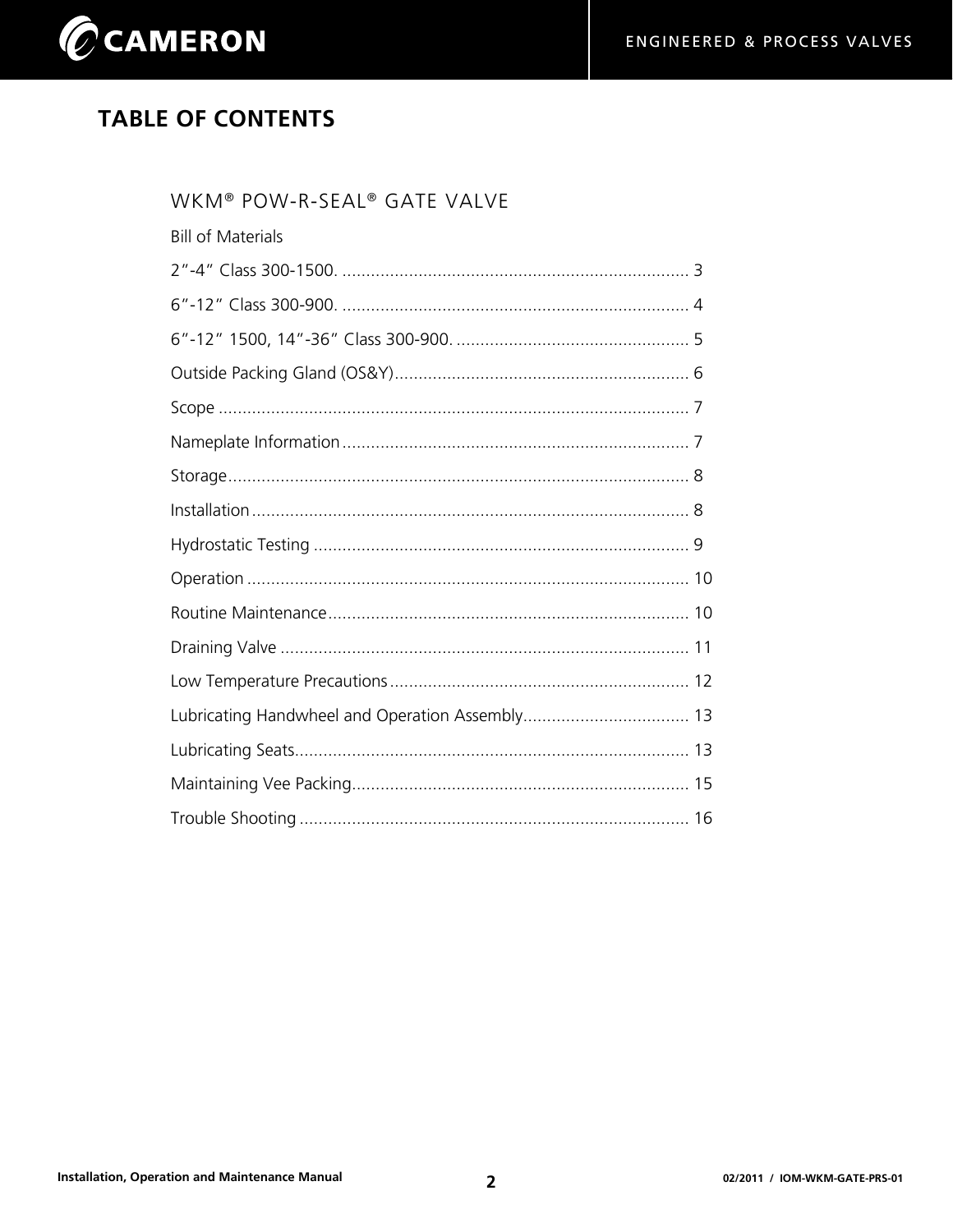### **BILL OF MATERIALS (2" - 4") MODEL "M"**

 $\mathscr O$ CAMERON



ITEM DESCRIPTION

- 1. Body
- 2. Thermal Relief Valve System
- 2A. Needle Valves
- 2B. Female Connector
- 2C. Check Valve
- 2D. Male Connector
- 2E. Tubing
- 2F. Needle Valve Caution Tag
- 3. Drain Fitting
- 4. Seats
- 5. Seat Skirts
- 6. Gate and Segment Assembly
- 6A. Gate
- 6B. Segment
- 6C. Springs
- 6D. Spring Pins
- 7. Bonnet Seal
- 8. Bonnet
- 9. Studs
- 10. Nuts
- 11. Packing Set
- 12. Packing Retainer Nut<br>13. Packing Retainer Lock
- Packing Retainer Lock Nut
- 14. Bearings
- 15. Stem Nut
- 16. Packing Fitting Assembly
- 17. Packing Plug
- 18. Stem
- 19. Stem Pin
- 20. Bearing Housing
- 21. Capscrews
- 22. Bearing Housing Grease Fitting
- 23. Weather Seal
- 24. Handwheel
- 25. Stem Protector
- 26. Rod Wiper
- 27. Indicator Rod
- 28. Caution Tag for Trapped Pressure
- 29. Nameplate

Figure 1 - WKM Pow-R-Seal Gate Valve 2"- 4" ASME Class 300 - 1500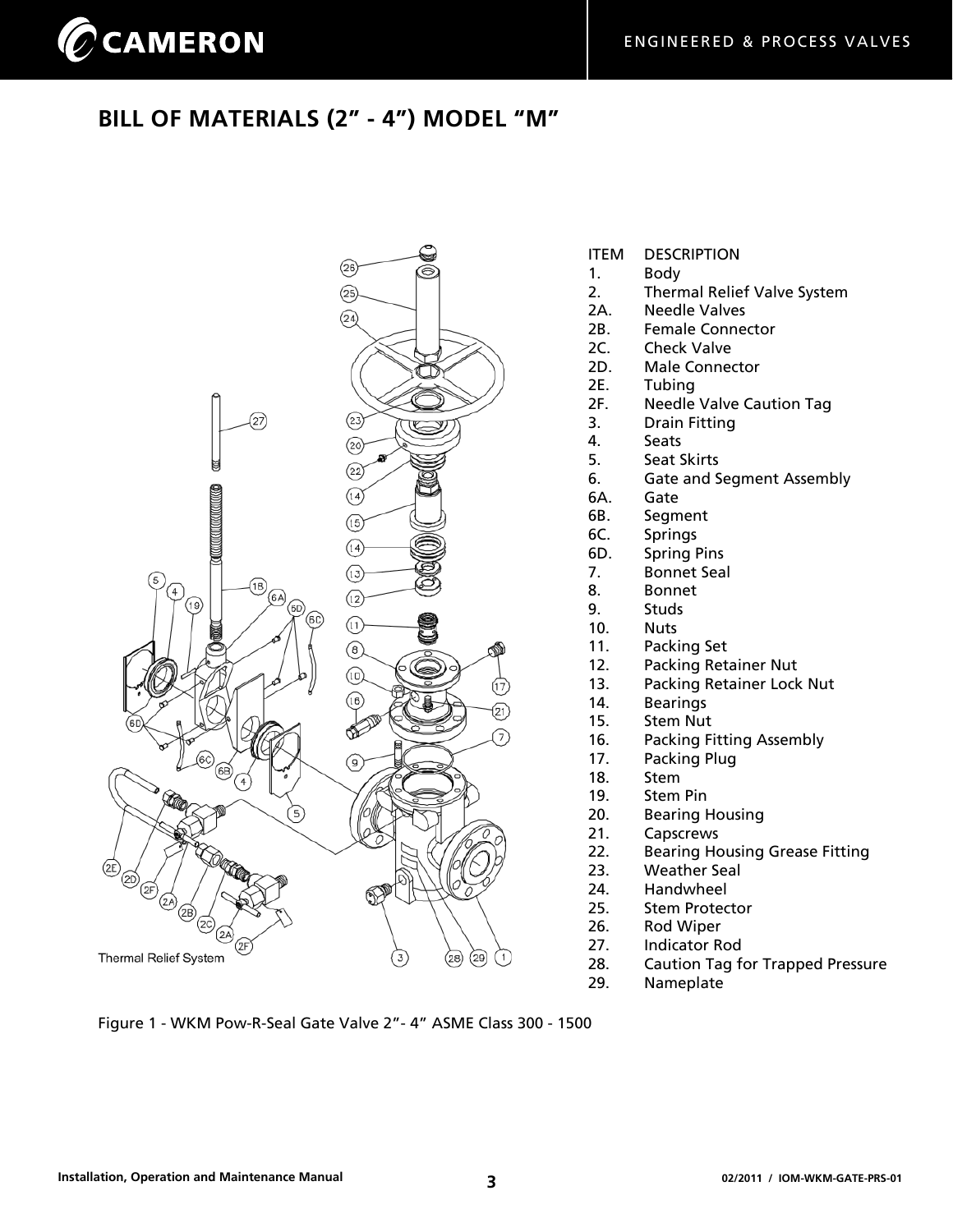# **BILL OF MATERIALS (6" - 12") MODEL "E1A" & "E1C"**



 $\mathscr O$ CAMERON

Figure 2 - WKM Pow-R-Seal Gate Valve 6"- 12" ASME Class 300 - 900

Note: On Model "E1C" the Packing Set is located in the Bonnet and therefore the Packing Injection Port is on the O.D. of the Bonnet.

#### ITEM DESCRIPTION

- 1. Body
- 2. Thermal Relief Valve System
- 2A. Needle Valves
	- 2B. Female Connector
	- 2C. Check Valve
	- 2D. Male Connector
- 2E. Tubing
- 2F. Needle Valve Caution Tag
- 3. Vent, Drain and Seat Lube Fitting
- 4. Seats
- 5. Seat O-Rings
- 6. Gate Seat Skirt
- 7. Segment Seat Skirt
- 8. Gate and Segment Assembly
- 8A. Gate
- 8B. Segment
- 8C. Lever Lock Arm Pins
- 8D Lever Lock Arms
- 9. Bonnet Seal
- 10. Bonnet
- 11. Studs
- 12. Nuts
- 13. Packing Set
- 14. Packing Fitting Assembly
- 15. Packing Plug
- 16. Stem
- 17. Yoke Tube
- 18. Yoke Tube Seal
- 19. Packing Nipple
- 20. Elbow 45°
- 21. Hex Head Bolts
- 22. Pull Plug
- 23. Bearing Housing
- 24. Washer
- 25. Gasket
- 26. Hex Head Bolts
- 27. Bearing Housing Grease Fitting
- 28. Bearings
- 29. Stem Nut
- 30. Stem Nut O-Ring
- 31. Handwheel
- 32. Handwheel Keys
- 33. Stem Protector Washer
- 34. Stem protector
- 35. Rod Wiper
- 36. Indicator Rod
- 37. Caution Tag for Trapped Pressure
- 38. Nameplate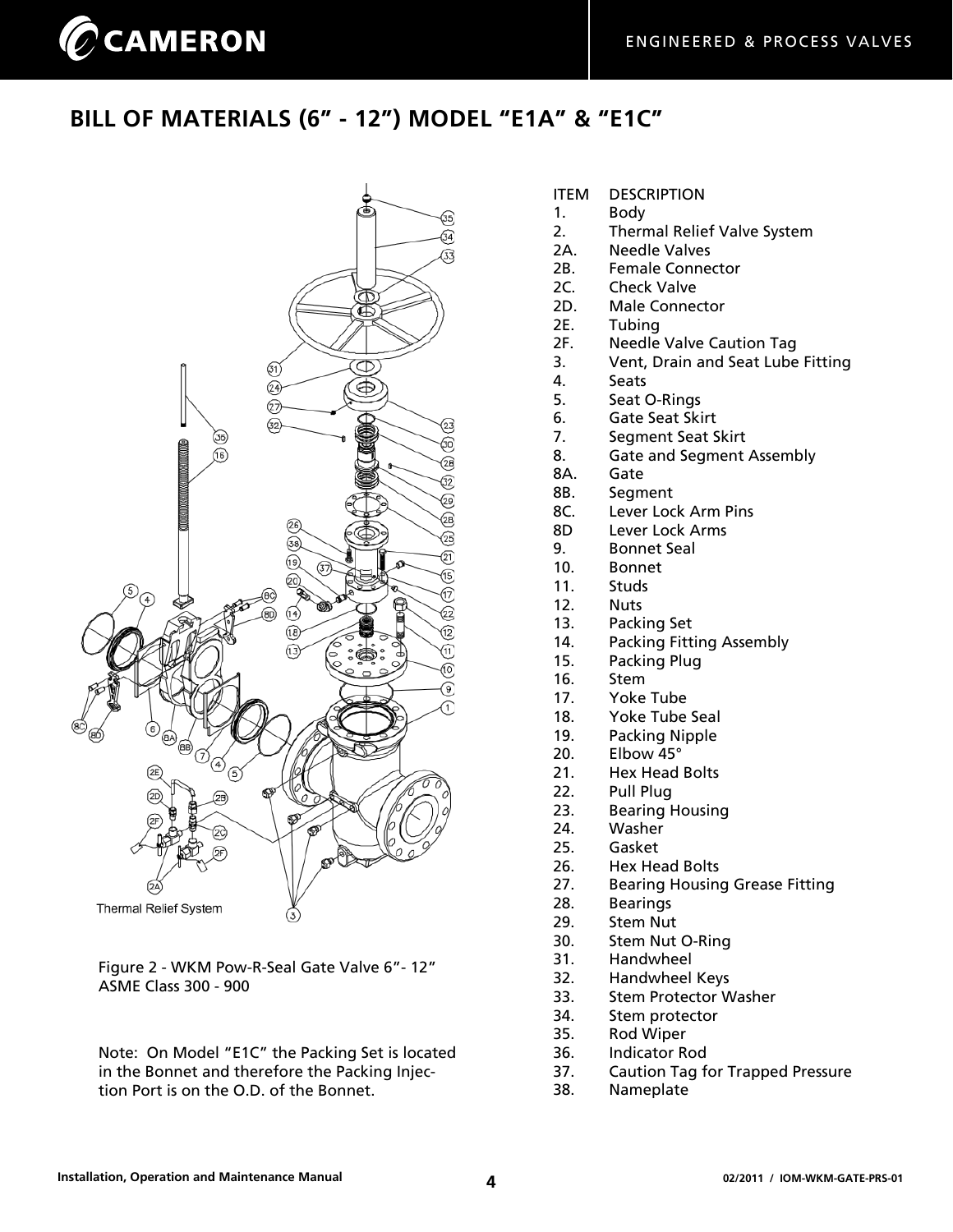

### **BILL OF MATERIALS (6" - 12" 1500, 14" - 36" 300 - 900) MODEL "E" & "E1C"**



Figure 3 - WKM Pow-R-Seal Gate Valve 6"- 12" ASME Class 1500, 14" - 36" 300 - 900.

Note: On Model "E1C" the Packing Set is located in the Bonnet and therefore the Packing Injection Port is on the small O.D. at the top of the Bonnet.

- ITEM DESCRIPTION
- 1. Body
- 2. Thermal Relief Valve System
- 2A. Needle Valves
- 2B. Female Connector
- 2C. Check Valve
- 2D. Male Connector
- 2E. Tubing
- 2F. Needle Valve Caution Tag
- 3. Drain and Seat Lube Fittings
- 4. Vent Fittings
- 5. Seats
- 6. Seat O-Rings
- 7. Gate Seat Skirt
- 8. Segment Seat Skirt
- 9. Gate and Segment Assembly
- 9A. Gate
- 9B. Segment
- 9C. Lever Lock Arm #1
- 9D. Lever Lock Arm #2
- 9E. Lever Lock Arm Pins
- 9F. Lever Lock Shoe
- 9G. Shoe Pins
- 10. Bonnet Seal
- 11. Bonnet
- 12. Studs 13. Nuts
- 
- 14. Packing Set
- 15. Packing Fitting Assembly
- 16. Packing Plug
- 17. Stem
- 18. Yoke Tube
- 19. Yoke Tube Seal
- 20. Studs 21. Nuts
- 
- 22. Pull Plug
- 23. Gasket
- 24. Bevel Gear Operator
- 25. Hex Head Bolts
- 26. Stem Protector
- 27. Rod Wiper
- 28. Indicator Rod
- 29. Caution Tag for Trapped
- Pressure
- 30. Nameplate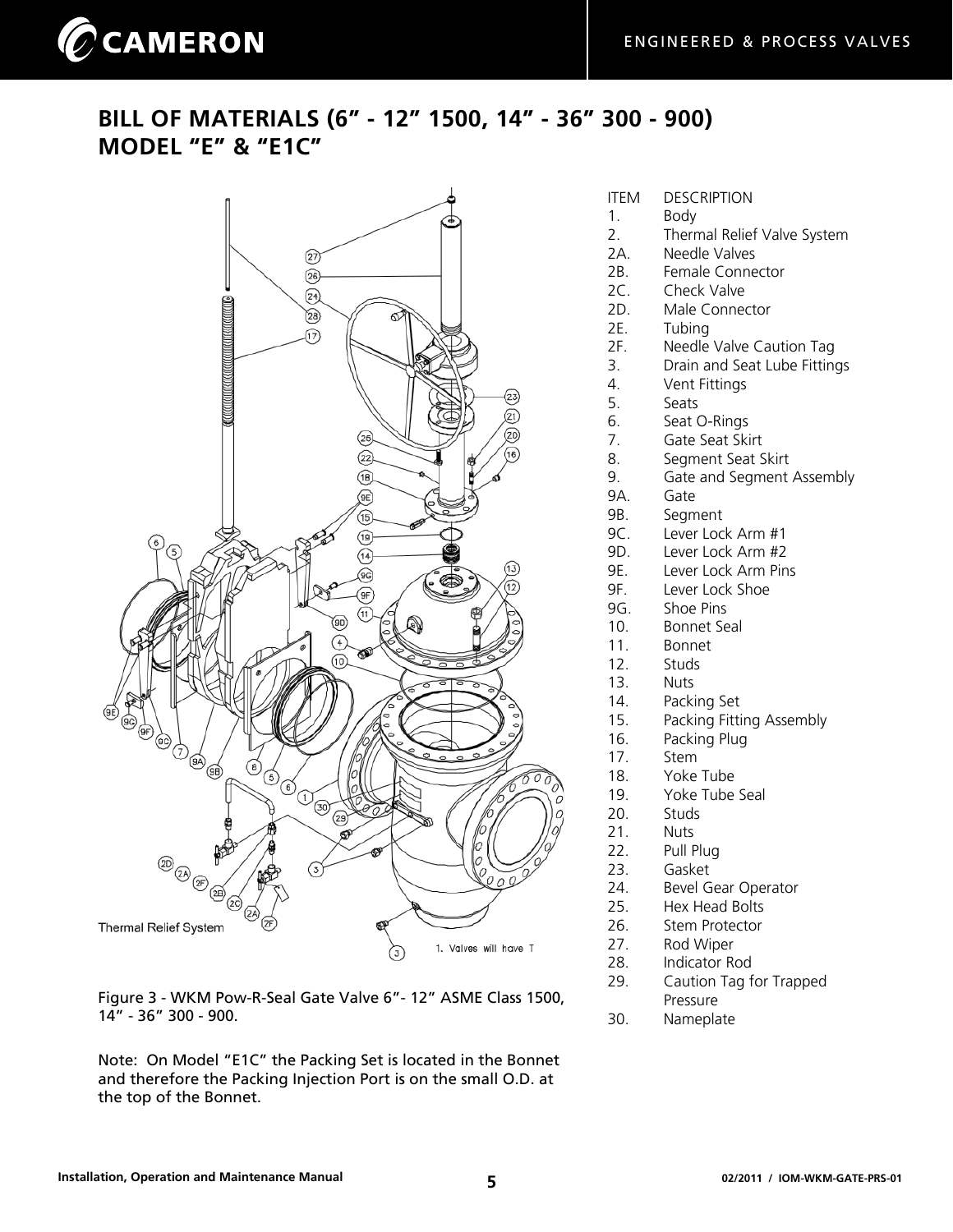

# **BILL OF MATERIALS OUTSIDE PACKING GLAND (OPG OR OS&Y) OPTION**



Figure 4 - Outside Packing Gland (OPG) Stem Seal Arrangement

| <b>ITEM</b> | <b>DESCRIPTION</b> |  |
|-------------|--------------------|--|
|             |                    |  |

- 1. OPG Yoke Tube
- 2. Studs
- 3. Nuts
- 4. Lock Washer
- 5. Follow Plate
- 6. Packing Gland
- 7. Packing Rings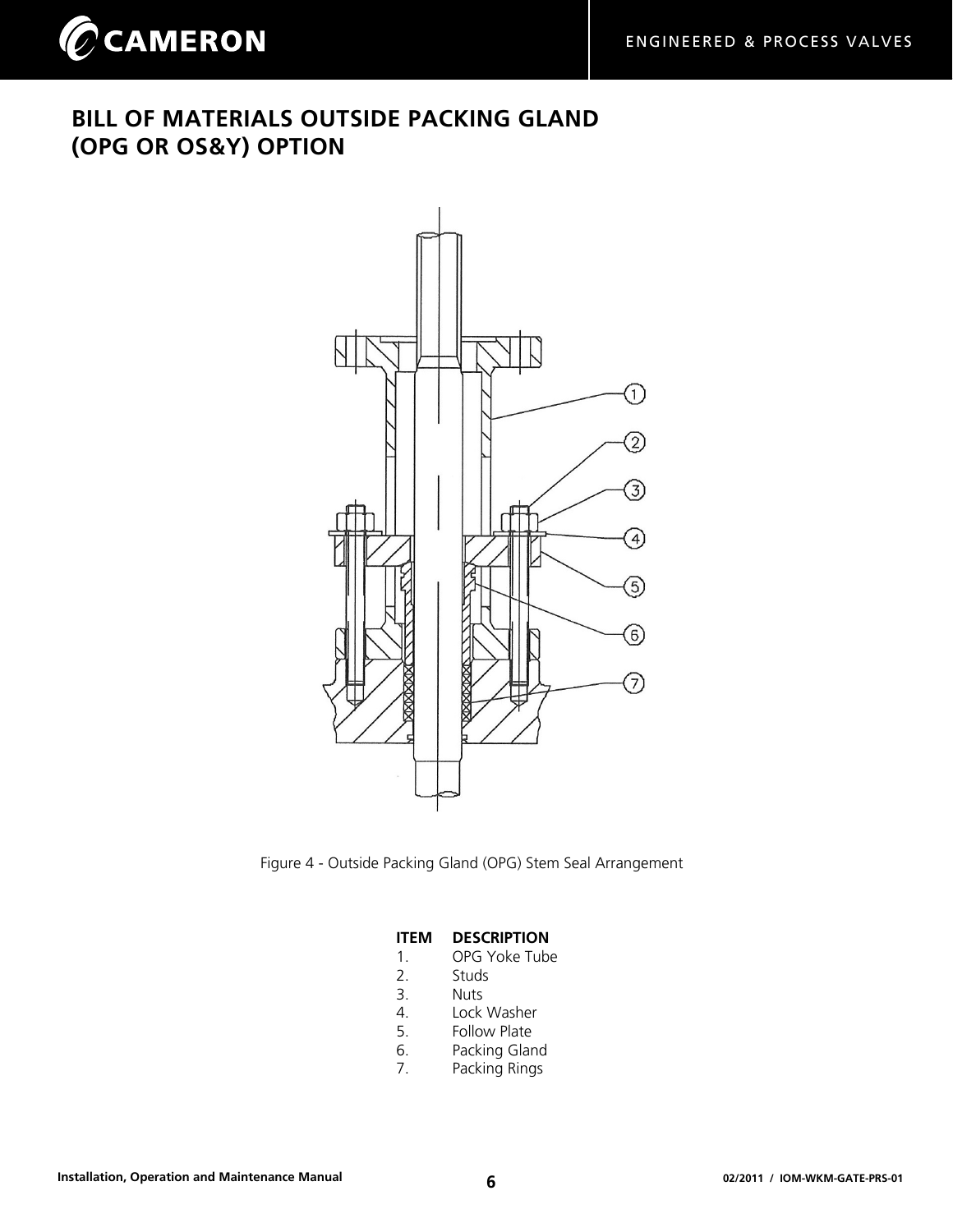

# **SCOPE**

This manual covers all bolted bonnet Pow-R-Seal Gate Valves. Drawings shown are typical. The design of specific valves may vary slightly from the drawings.

The Pow-R-Seal Gate Valve is a premium through conduit parallel expanding gate valve. The parallel expanding gate design provides a tight mechanical seal which is normally unaffected by pressure variations. The full-bore design has the same pressure drop as an equivalent length of pipe and allows passage of all types of scrapers (pigs).

The Pow-R-Seal Gate Valve is designed with positive stops that do not need adjustment. The valve can be repaired while in line (pressure removed and valved drained).

The stem is sealed either by Chevron packing or spring-loaded lip seals. In an emergency, plastic packing can be injected into the packing box to affect a temporary seal while the valve is under pressure.

Outside packing gland stem seals are offered for high temperatures up to 1000°F (588°C).

Pow-R-Seal Gate Valves do not depend on lubricant for a seal in normal operation. However, lubricant and sealants can be injected to promote smooth operation. Seat sealant can also be injected to affect a seal in an emergency should the seats become damaged by foreign matter.

Seats with all metal seats are available in special trims. Because of the split gate design, it is possible for excess body pressure to develop in the valve body cavity. A body cavity thermal relief system is provided to relieve this excess body pressure.

Pow-R-Seal Gate Valves are available in sizes, pressure classes, materials and coatings that meet industry requirements. Valves are available with lubrication/packing/drain extensions and stem/yoke tube extensions.

#### **NAMEPLATE INFORMATION**

#### **ITEM STAMP**

- 1. Nominal Valve Size
- 2. Maximum Cold Working Pressure (psig)
- 3. \*Serial Number
- 4. API Class Designation
- 5. Maximum Temperature in °F
- 6. \*Bill of Material Number
- 7. Body Material Designation
- 8. Stem Material Designation
- 9. Gate Material Designation
- 10. Seat Material Designation
- 11. (Maximum Operating Pressure at 250°F if Applicable)
- 12. (API Monogram if Applicable)
- 13. Model Designation
- 14. (Marking for Non-Standard End-to-End if Applicable)
- 15. (License Number if Applicable)
- 16. Date of Manufacture
- 17. (Impact Test Temperature if Applicable)

( ) Descriptions in parenthesis may be left blank in some cases.

 \* Most important data for obtaining correct replacement parts. Nameplate may vary.

|                  | CCAMERON             | 2086951-05-XX                  |             |                                | <b>WKM</b> <sup>®</sup> Pow-R-Seal <sup>®</sup> |    |  |
|------------------|----------------------|--------------------------------|-------------|--------------------------------|-------------------------------------------------|----|--|
| SIZE             | Valves & Measurement | MOP <sup>1</sup><br><b>MOP</b> | 11          | @ MIN TEMP<br>@ MAX TEMP MODEL | 16<br>DoM<br>13                                 | 12 |  |
| B/M              | 6                    |                                | <b>BODY</b> |                                | ETE                                             |    |  |
| SN               |                      |                                | STEM        | 8                              | $LIC.$ #<br>15                                  |    |  |
| <b>CLASS API</b> |                      |                                | GATE        | q                              | ISO                                             |    |  |
| TEMP.            |                      | ۰F                             | <b>SEAT</b> | 10                             | <b>IMPACT TEST</b><br>TEMP.                     | ᅂ  |  |

Figure 5 - Typical Power-R-Seal Nameplate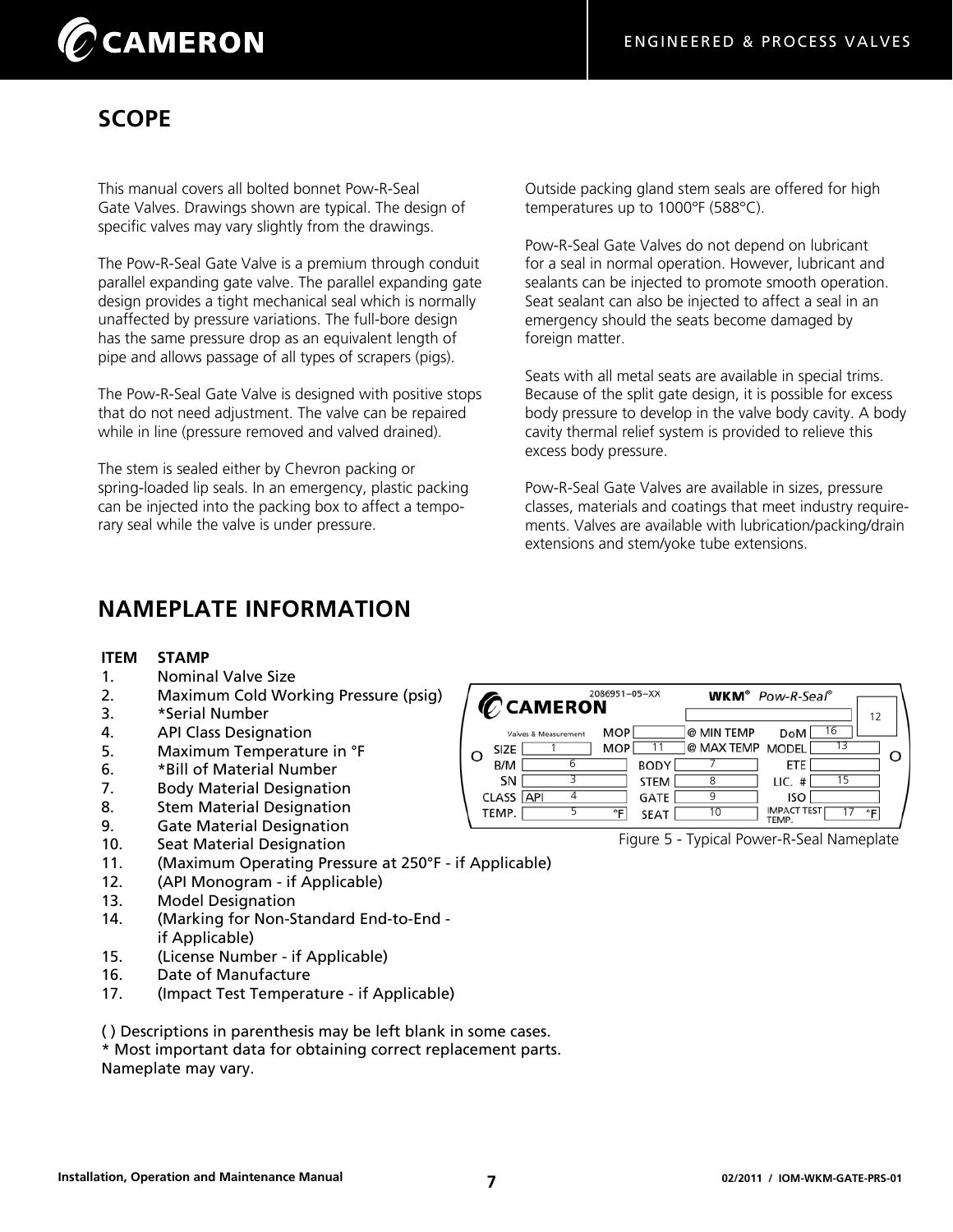

# **STORAGE**

After WKM Pow-R-Seal Gate Valves are assembled and tested, the valves are left in the full open position, seats and bores are greased and end protectors are installed. These measures will provide protection for approximately six months. The following care should be taken when storing valves:

- 1. Make sure the valve end connection covers remain in place during storage.
- 2. If the valve does not have an operator and the valve will be stored outside, the exposed stem

### **INSTALLATION**

Install Pow-R-Seal Gate Valves into the line with the preferred pressure flange end or weld end (marked with red paint from the factory) as the upstream side. When handling or installing the valve, keep the valve in the full open position whenever possible to prevent foreign matter damage to the gate and seat sealing surfaces. The valve should be lifted in such a way that the body supports the load or use lifting lugs, if provided.

**Caution: Do not use handwheels or other protruding parts of the valve, gearbox or actuator to lift the valve. During handling, use care to avoid damaging the end connection faces, fittings and bypass relief systems. The end connection necks are suitable places to attach lifting slings, if lifting lugs are not on the valve.**

Flanged-End valves may be bolted into line using two open or boxed end wrenches. Power wrenches may be required for larger valves. Make sure the line flanges are properly aligned and will not distort or bind the valve. Use new flange gaskets.

- 1. Bolt and nut threads should be lubricated to obtain proper loading of bolts.
- 2. Finger-tighten all nuts first.
- 3. Tighten bolts, using the crisscross method and torque each bolt to ASME or gasket manufacture's specifications.

Butt Weld-End Valves should be welded into the line by qualified welders, using qualified procedures. Cameron Valves & Measurement recommends that all welding procedures and welders be qualified per ASME Section IX.

 or the stem adapter should be covered to avoid accumulation of water and debris.

If long-term storage is required, the valve should be conditioned by following Cameron procedure X-150771-01. Ensure adequate end connection covers are in place. Request a copy of X-150771-01 from Cameron's Valves & Measurement group.

**Caution: Keep weld end valves open while installing/ welding into the line. Weld slag created during the welding process could damage gate sealing surfaces.**

- 1. Use solvent to clean grease or rust inhibitor from the gate and/or bore of the valve.
- 2. Make sure the line and valve weld bevels are properly aligned, and will not bind the valve.<br>3. Electric welding equipment is preferred for al
- Electric welding equipment is preferred for all installations. However, if only oxygen-acetylene welding equipment is available, extreme caution should be taken regarding excess welding temperature to prevent damage to sealing components of the valve.
- 4. Weld with the gate in "Full Open" position.
- 5. Make sure temperature of the body/seat area does not exceed 250°F. (Check with Tempil stick or equivalent).
- 6. Avoid rapid application of excess welding material. Weld each end of the valve with a continuous bead using a 1/8" maximum diameter electric welding rod.
- 7. Keep the valve in the "Full Open" position until the line has been thoroughly cleaned of weld slag in the valve bore and line (by pigging and/or flushing) before changing the position of the gate.

Pow-R-Seal Gate Valves in liquid service must have a body thermal relief system (needle valves, if present, must be in the open position prior to operation of valve) installed on the valve.

**Caution: Failure to install a properly set body thermal relief system on the valves in liquid service may cause rupturing of the body resulting in catastrophic release of pressure.**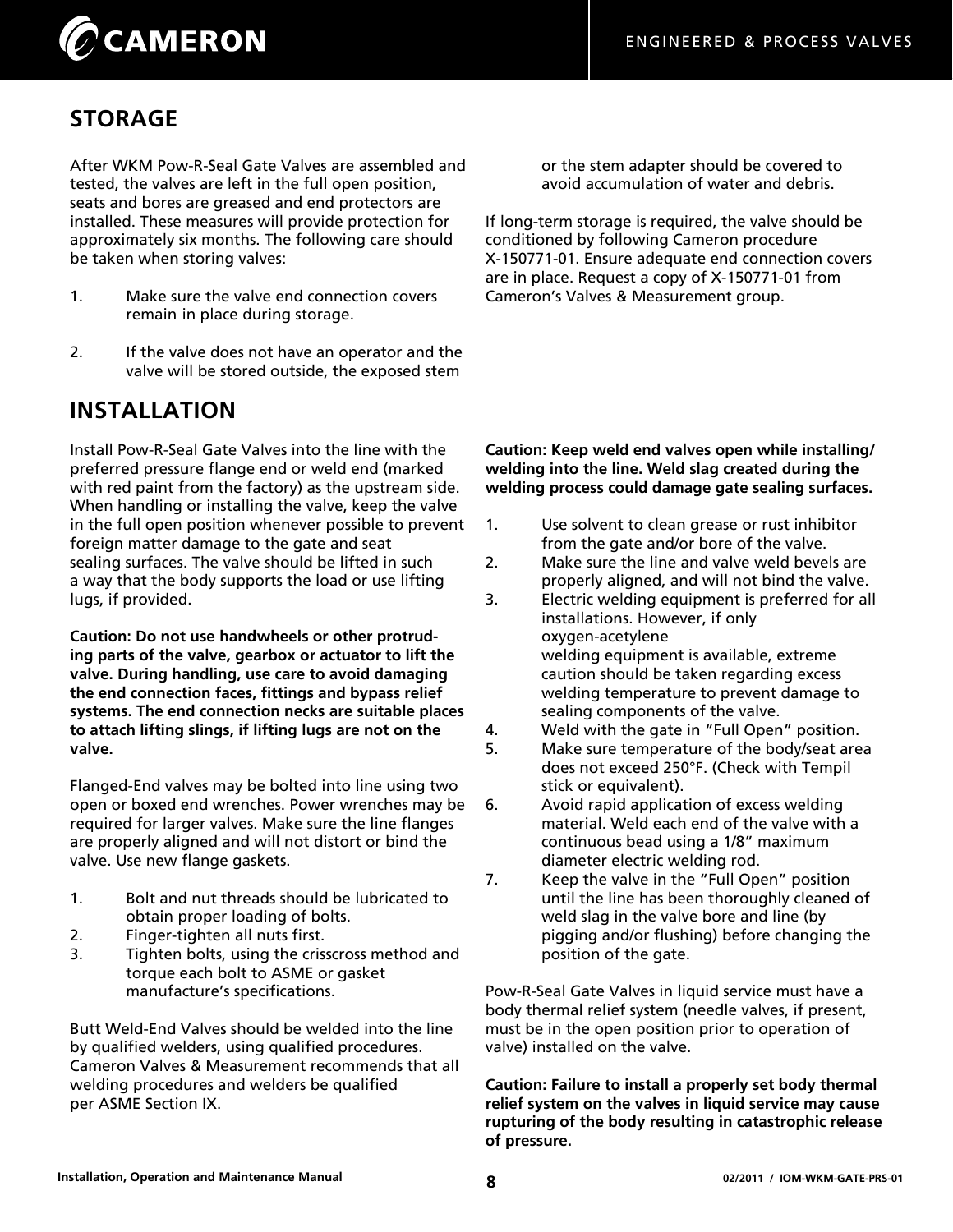

# **HYDROSTATIC TESTING**

Pow-R-Seal Gate Valves in liquid service must have a body thermal relief system (needle valves, if present, must be in the open position prior to operation of valve) installed on the valve.

**Caution: Failure to install a properly set body thermal relief system on the valves in liquid service may cause rupturing of the body resulting in catastrophic release of pressure.**

- 1. The valve should be in a fully open position when the injection of test fluid begins. This will allow any pipeline debris to be flushed through the valve bore and out of the piping.
- 2. Once the piping system has been purged of debris and the system has been filled completely with the test fluid, the gate should be placed in the partially open position to allow test fluid into the body cavity of the valve.
- 3. The valve is now ready to be hydrostatically pressure tested.

**Caution: Do not exceed pressures listed below. Test pressures are per API 6D and are not operating pressures. The Maximum Allowable Operating Pressure (MAOP) is marked on the nameplate.**

| <b>Pressure</b><br><b>Class</b> | <b>Hydrostatic Shell</b><br>psig (barg) | <b>Hydrostatic Seat</b><br>psig (barg) |
|---------------------------------|-----------------------------------------|----------------------------------------|
| 150                             | 425 (29.3)                              | 300 (20.7)                             |
| 300                             | 1100 (75.9)                             | 800 (55.2)                             |
| 600                             | 2175 (150)                              | 1600 (110)                             |
| 900                             | 3250 (224)                              | 2400 (166)                             |
| 1500                            | 5400 (372)                              | 4000 (275)                             |
| 2500                            | 9000 (620)                              | 6600 (455)                             |

- 4. Upon completion of the hydrostatic testing, the valve should be returned to the fully open position before removing the test fluid from the piping system. The test fluid in the body cavity can be drained through the body drain port located in the lower portion of the valve body. (See Draining Valve, Page 13).
- 5. Close the valve body bleed fitting and return the valve to the required operating position, either fully open or fully closed.
- 6. If the valve is equipped with seat injection fittings, the valve seat pockets should be filled with an approved valve lubricant to displace any test fluid from behind the seats.
- 7. Some WKM T-11 or T-102 trim valves having Vee packing should be repacked after hydrostatic testing with water. Follow the procedure in the Troubleshooting section of this manual for repacking the stem seal. Use WKM #113 or Jim Ray TIGER PAK FF plastic packing.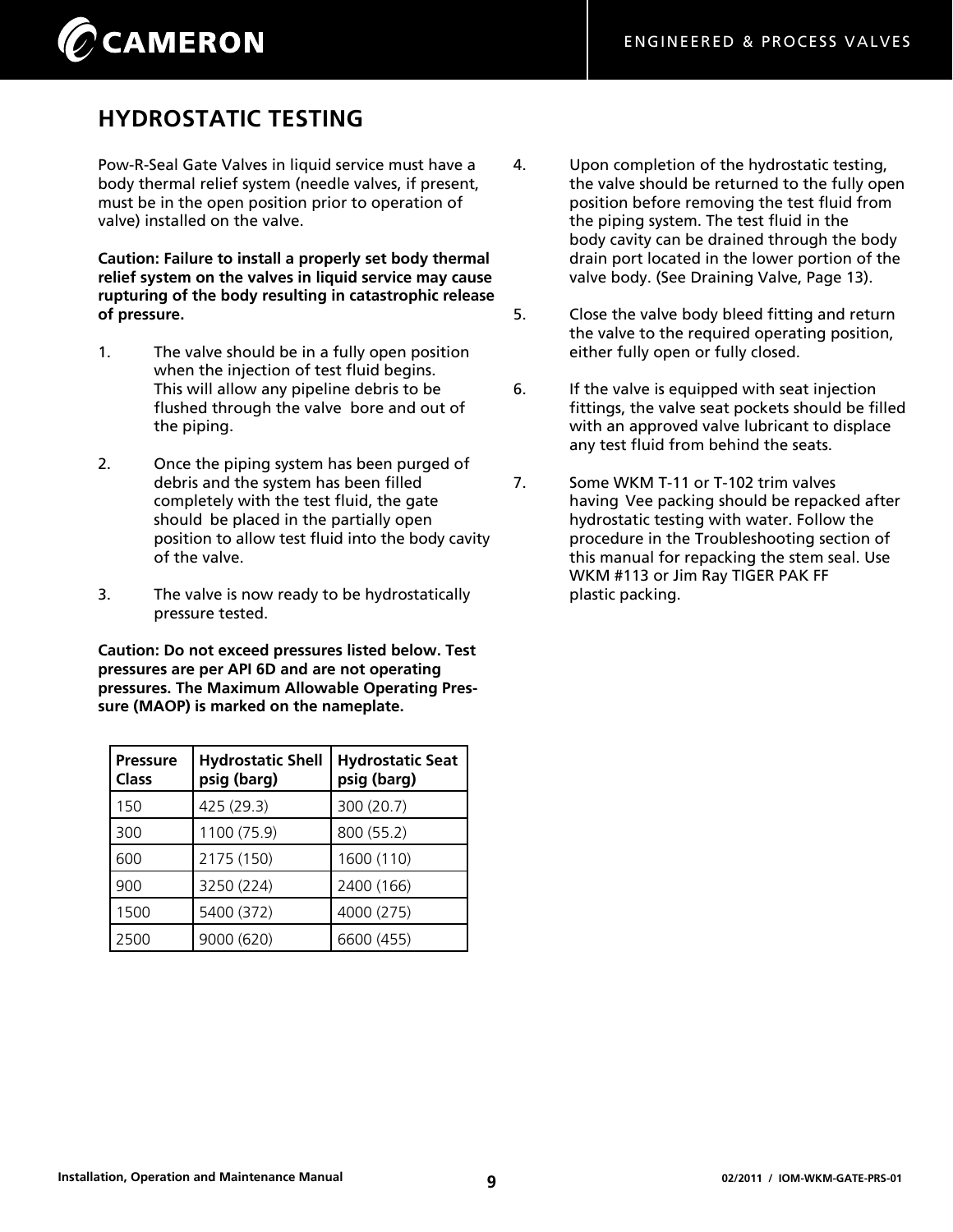

### **OPERATION**

The Pow-R-Seal Gate Valve may be operated with a handwheel or may be power actuated. With either mode of actuation, open and close valve completely. DO NOT THROTTLE FLOW. The valve, in good condition, will seal pressures up to the maximum allowable working pressure as a block valve, single block-and-bleed valve or a double-blockand-bleed valve.

Valves equipped with handwheels are CLOSED by turning the handwheel CLOCKWISE until it becomes tight. Tighten securely to mechanically energize the seal. DO NOT BACK OFF THE HANDWHEEL. The indicator rod at the top of the valve will move down (towards the valve bore), as the handwheel is turned

CLOCKWISE. The valve is OPENED by turning the handwheel COUNTER-CLOCKWISE until it contacts the stop. The indicator rod at the top of the valve will move up (away from the valve bore), as the handwheel is turned COUNTER-CLOCKWISE.

When valves are equipped with power actuators, the movement of the indicator rod will indicate if the valve is being opened or closed. Make sure all accessories recommended by the actuator manufacturer are installed before valve actuator installation. Should any maintenance be necessary, obtain the part number from the unit's nameplate and contact Cameron Valves & Measurement or the nearest representative.

#### **ROUTINE MAINTENANCE**

The following outlines the minimum scheduled maintenance required for Pow-R-Seal Gate Valves to promote trouble-free service and long life. Some applications may require more maintenance. Visually inspect every six months. See trouble shooting section (page 13) for temporary solution to problems. Operate the valve once a month, if practical. A full open-close cycle is preferable. Operate a partial cycle as a minimum.

#### **Caution: Verify compatibility of any sealant, lubricant, or anti-freeze with the trim of the valve and product in the line.**

#### **Thermal Relief System Maintenance**

Pow-R-Seal Gate Valves equipped with a thermal relief system.

- 1. Inspect relief systems at least twice a year for any visual abnormalities such as damage that may prevent the system from functioning properly. Repair or replace, as required to correct abnormalities.
- 2. Check valves shall be tested periodically to verify proper function. Follow local piping codes and plant/facility maintenance and safety procedures for the testing frequency. Cameron Valves & Measurement recommends testing check valves using the same schedule for relief valves per ASME B31.4 in the absence of local testing frequency requirements. Make sure needle valves in thermal relief systems are open before returning the valve to service.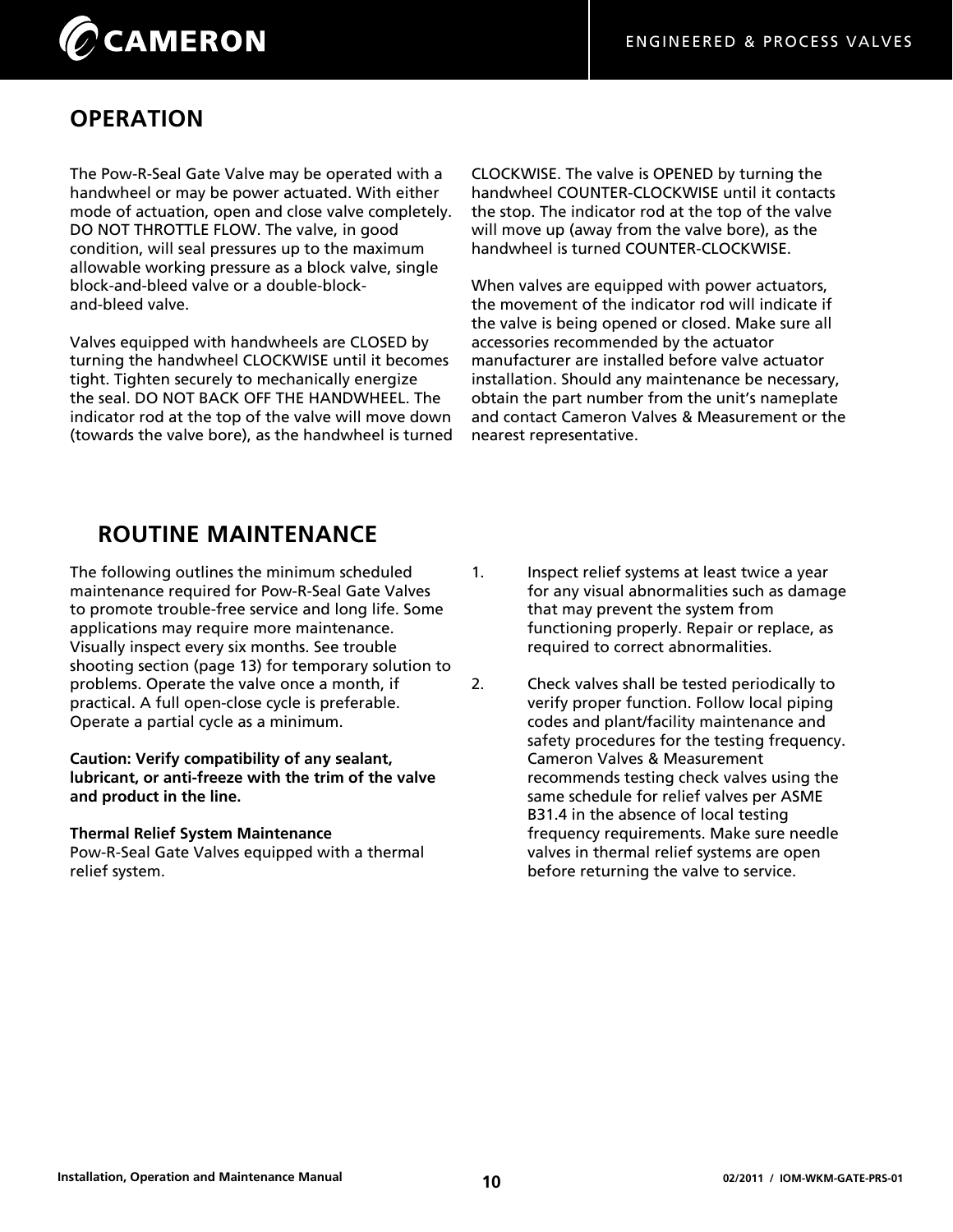

### **DRAIN VALVE**

After lengthy service, there is a possibility of water, line scale, sediment or other foreign matter collecting in the lower body cavity. It is advisable to periodically drain the valve to discourage development of conditions that can possibly lead to valve damage or impair the operation of the valve. If draining is not regularly scheduled, it is strongly recommended to drain the valve at these times:

- 1. After hydrostatic testing.
- 2. After cleaning the line.
- 3. When valve cannot be fully opened or closed (foreign matter in the bottom of valve can not only prevent placing valve in a fully closed position, it can also cause permanent damage to the internal sealing surfaces). A safety pressure releasing tool is required to simplify the procedure of releasing body pressure or draining the valve. To release body pressure or to drain valve, first place the valve in closed position.

**Warning**: **To avoid possibly being struck by liquid or foreign solid matter, position yourself so the outlet port of the grease fitting is pointing safely away from you. (If the ball check is not holding pressure,** 

**pressure will blow through the safety holes in the cap.) Back-up the seat grease fitting using a wrench so only the safety cap will be removed from the fitting. Carefully remove the safety cap from the seat grease fitting. NEVER remove the grease fitting with the valve under pressure!**

Carefully remove the safety cap of the lower drain grease fitting. Contact your local Cameron Valves & Measurement representative for further assistance, if needed. Back out the stinger of the pressures releasing too until it stops. Install the pressure releasing tool onto the uncapped grease fitting. Carefully screw the stinger of the releasing tool - (until the ball check in the grease fitting is pushed off its seat). This will allow the valve to drain or to release body pressure. After completion, back out the stinger of the pressure releasing tool to allow the ball check in the grease fitting to reseat and permit easy removal of the pressure releasing tool. Replace safety cap on the lower drain grease fitting.

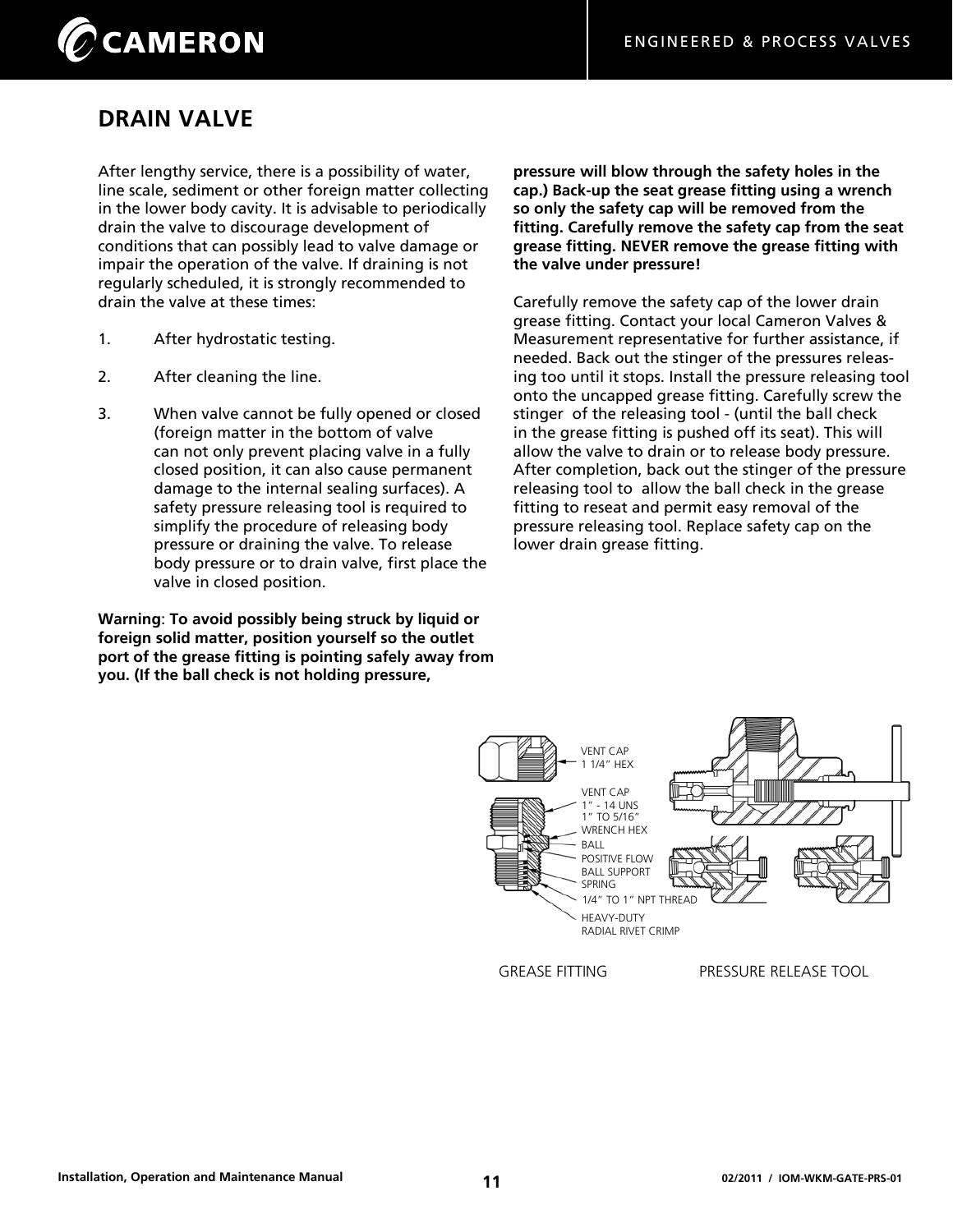

# **LOW TEMPERATURE PRECAUTIONS**

Prior to exposure to freezing temperatures it is highly recommended the valve be drained.

Water that may be trapped in the body cavity could freeze and impair the operation of the valve o damage the valve.

If the valve has a grease fitting in the lower drain, a sufficient amount of anti-freeze injected into the body cavity via the lower drain grease fitting will prevent accumulated water from freezing.

It is also advisable to inject a sufficient amount of valve lubricant into the grease fittings of the valve and operator (if present) prior to extended cold temperatures exposure.

Trapped water should be drained from stem extensions. Some stem extensions in the field are equipped with plastic plugs that can be removed to drain trapped water from the piped extension.

# **VOLUME OF ANTI-FREEZE (ETHYLENE GLYCOL) TO PREVENT FREEZING**

| <b>Minimum Expected</b><br><b>Temperature Value</b><br>(Percent Anti-Freezed) | 18°F / -8°C<br>(18%) | 13° / -11°C<br>(23%) | 7°F / -14°C<br>(28%) | 8°F / -22°C<br>(37%) | 28°F / -33°C<br>(48%) |
|-------------------------------------------------------------------------------|----------------------|----------------------|----------------------|----------------------|-----------------------|
| 2 <sup>n</sup>                                                                | 0.3 Gallons          | 0.3 Gallons          | 0.4 Gallons          | 0.6 Gallons          | 0.7 Gallons           |
|                                                                               | $(1.0$ Liters)       | (1.3 Liters)         | $(1.6$ Liters)       | $(2.1$ Liters)       | (2.7 Liters)          |
| 2 <i>1</i> / 2''                                                              | 0.3 Gallons          | 0.3 Gallons          | 0.4 Gallons          | 0.6 Gallons          | 0.7 Gallons           |
|                                                                               | $(1.0$ Liters)       | $(1.3$ Liters)       | $(1.6$ Liters)       | (2.1 Liters)         | $(2.7$ Liters)        |
| 3''                                                                           | 0.4 Gallons          | 0.5 Gallons          | 0.6 Gallons          | 0.7 Gallons          | 1.0 Gallons           |
|                                                                               | $(1.4$ Liters)       | $(1.7$ Liters)       | $(2.1$ Liters)       | (2.8 Liters)         | $(3.6$ Liters)        |
| 4 <sup>n</sup>                                                                | 0.5 Gallons          | 0.7 Gallons          | 0.8 Gallons          | 1.1 Gallons          | 1.4 Gallons           |
|                                                                               | (2.0 Liters)         | (2.6 Liters)         | (3.2 Liters)         | (4.2 Liters)         | (5.5 Liters)          |
| 6"                                                                            | 1.0 Gallons          | 1.2 Gallons          | 1.4 Gallons          | 1.9 Gallons          | 2.4 Gallons           |
|                                                                               | (3.8 Liters)         | (4.5 Liters)         | (5.3 Liters)         | (7.2 Liters)         | $(9.1$ Liters)        |
| 8"                                                                            | 1.8 Gallons          | 2.3 Gallons          | 2.8 Gallons          | 3.7 Gallons          | 4.8 Gallons           |
|                                                                               | $(6.8$ Liters)       | (8.7 Liters)         | (10.6 Liters)        | (14.0 Liters)        | (18.2 Liters)         |
| 10''                                                                          | 2.7 Gallons          | 3.5 Gallons          | 4.2 Gallons          | 5.6 Gallons          | 7.2 Gallons           |
|                                                                               | (10.2 Liters)        | (13.1 Liters)        | (15.9 Liters)        | (21.0 Liters)        | (27.3 Liters)         |
| 12"                                                                           | 4.0 Gallons          | 5.1 Gallons          | 6.2 Gallons          | 8.1 Gallons          | 10.6 Gallons          |
|                                                                               | (15.0 Liters)        | (19.2 Liters)        | (23.3 Liters)        | (30.8 Liters)        | (40.0 Liters)         |
| 14"                                                                           | 5.4 Gallons          | 6.9 Gallons          | 8.4 Gallons          | 11.1 Gallons         | 14.4 Gallons          |
|                                                                               | (20.4 Liters)        | (26.1 Liters)        | (31.8 Liters)        | (42.0 Liters)        | (54.5 Liters)         |
| 16"                                                                           | 7.4 Gallons          | 9.4 Gallons          | 11.5 Gallons         | 15.2 Gallons         | 19.7 Gallons          |
|                                                                               | (27.9 Liters)        | (35.7 Liters)        | (43.5 Liters)        | (57.4 Liters)        | (74.5 Liters)         |
| 18"                                                                           | 9.9 Gallons          | 12.7 Gallons         | 15.4 Gallons         | 20.4 Gallons         | 26.4 Gallons          |
|                                                                               | (37.5 Liters)        | (48.0 Liters)        | (58.3 Liters)        | (77.0 Liters)        | (100 Liters)          |
| 20"                                                                           | 12.4 Gallons         | 15.9 Gallons         | 19.3 Gallons         | 25.5 Gallons         | 33.1 Gallons          |
|                                                                               | (47.0 Liters)        | (60.0 Liters)        | (73.1 Liters)        | (96.6 Liters)        | (125 Liters)          |
| 22"                                                                           | 14.8 Gallons         | 18.9 Gallons         | 23.0 Gallons         | 30.3 Gallons         | 39.4 Gallons          |
|                                                                               | (55.9 Liters)        | (71.4 Liters)        | (86.9 Liters)        | (115 Liters)         | (149 Liters)          |
| 24"                                                                           | 18.0 Gallons         | 23.0 Gallons         | 28.0 Gallons         | 37.0 Gallons         | 48.0 Gallons          |
|                                                                               | (68.1 Liters)        | (87.1 Liters)        | (106 Liters)         | (140 Liters)         | (182 Liters)          |
| 26"                                                                           | 22.5 Gallons         | 28.8 Gallons         | 35.0 Gallons         | 46.3 Gallons         | 60.0 Gallons          |
|                                                                               | (85.2 Liters)        | (109 Liters)         | (132 Liters)         | (175 Liters)         | (227 Liters)          |
| 28"                                                                           | 27.7 Gallons         | 35.4 Gallons         | 43.1 Gallons         | 57.0 Gallons         | 73.9 Gallons          |
|                                                                               | (105 Liters)         | (134 Liters)         | (163 Liters)         | (216 Liters)         | (280 Liters)          |
| 30"                                                                           | 34.6 Gallons         | 44.2 Gallons         | 53.8 Gallons         | 71.0 Gallons         | 92.2 Gallons          |
|                                                                               | (131 Liters)         | (167 Liters)         | (204 Liters)         | (269 Liters)         | (349 Liters)          |
| 36"                                                                           | 96.3 Gallons         | 123 Gallons          | 150 Gallons          | 198 Gallons          | 257 Gallons           |
|                                                                               | (365 Liters)         | (466 Liters)         | (567 Liters)         | (749 Liters)         | (972 Liters)          |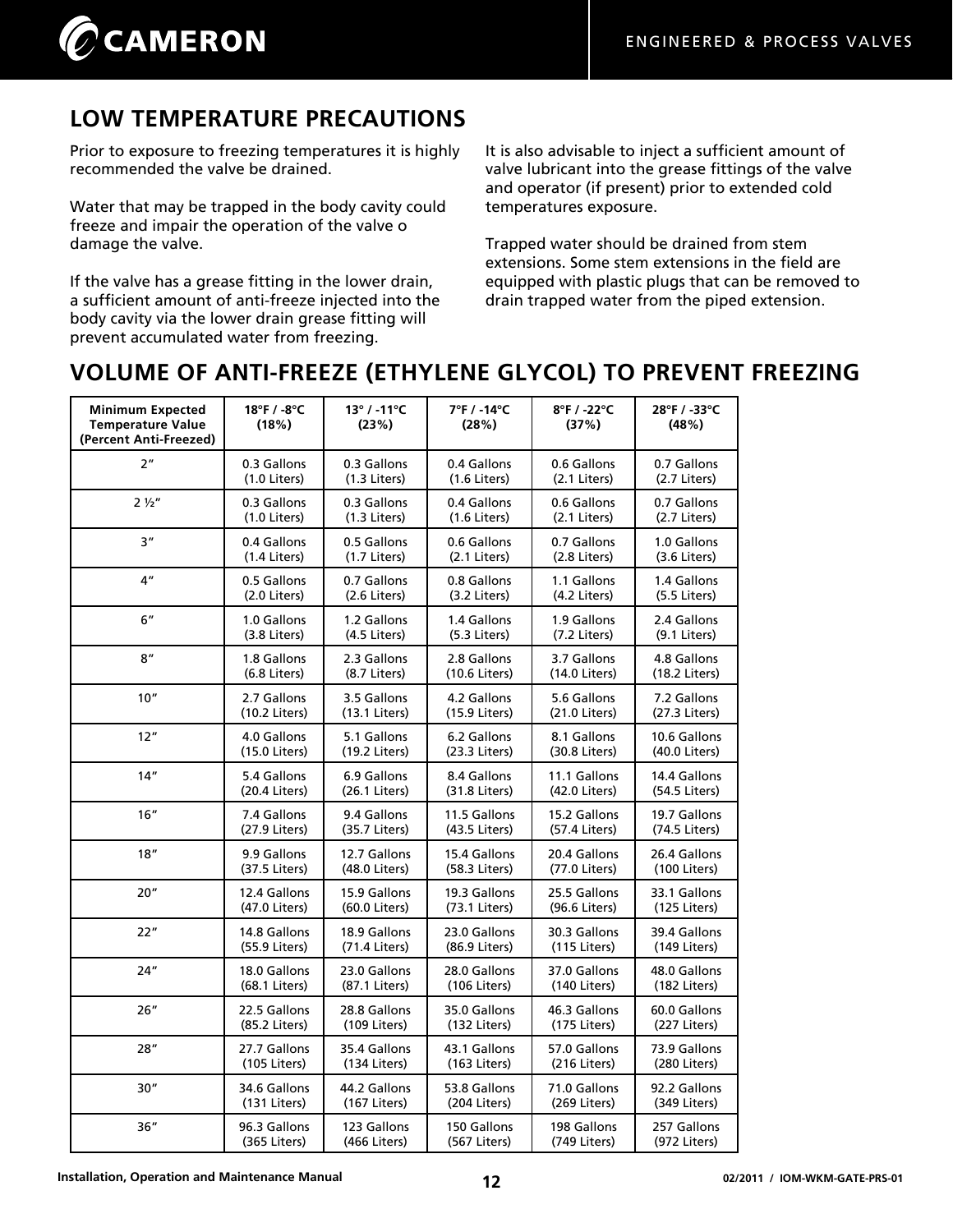

# **LUBRICATING HANDWHEEL AND OPERATOR ASSEMBLY**

**Handwheel Operated Valves** - Connect a grease gun containing NLGI grade 2 petroleum base grease to the 1/8" Alemite type grease fitting on the bearing housing. Pump in a small amount of grease. DO NOT OVERFILL.

**Bevel Gear Operated Valves** - Bevel gears are supplied by other manufacturers. Consult particular manufacturer's instructions. If these are not available, lubricate the same as Handwheel Operated Valves above.

**Motor Operated Valves** - Motor operators are supplied by other manufacturers. Consult particular manufacturer's instructions. Lubricating Seats (6" and larger valves equipped with seat sealant ports). Lubricate once a year.

- 1. Only use grease guns that are equipped with a pressure gage.
- 2. Some seat sealants become very stiff or viscous in cold weather. It may be difficult to pump some sealants under these conditions. It is recommended that the grease gun be kept in a heated area until it is ready to be used. If this is not possible, contact your local Cameron Valves & Measurement representative for low temperature sealant recommendations.
- 3. Move the valve to the closed position.
- 4. Carefully, remove the safety caps on the seat lubrication fitting using a wrench.

**Warning: Back-up the seat grease fitting using a wrench so only the safety cap will be removed from the fitting. Carefully remove the safety cap from the seat grease fitting. NEVER remove the grease fitting with the valve under pressure!**

- 5. Connect the grease gun to the seat lubrication fitting(s). (Both sets may be lubricated at the same time)
- 6. Pump the sealant into the seat. Once the pressure rises above the valve rated pressure, hold for three (3) minutes to promote filling of the grease grooves.

**NOTE: Grease guns can develop pressures far in excess of the valve working pressure. Use only grease guns, which are equipped with pressure gages. Do not exceed the valve maximum allowable working pressure.**

- 7. Stroke the valve to spread the sealant on the seat surfaces. (Indicator rod should move approximated 1" or 25 mm.)
- 8. Release the pressure in the grease gun and remove it from the grease fitting. The fitting ball check should prevent the release of the valve grease pressure.
- 9. Install the fitting safety cap and tighten securely.
- 10. Repeat for the other seat. Both seats may be lubricated at the same time, if desired.

| <b>Trim</b>                                                          | <b>Normal Seat Lubricant</b>          | <b>Emergency Seat Sealant</b>         | <b>Bearing Lubricant</b>              | <b>Stem Packing</b>                                  |
|----------------------------------------------------------------------|---------------------------------------|---------------------------------------|---------------------------------------|------------------------------------------------------|
| T-11, T-102, T-94<br>(Aromatic Hydrocarbons and<br>refined products) | <b>WKM #58G</b><br>or VAL-TEX 700     | <b>WKM #58G</b>                       | NLGI Grade 2<br><b>Bearing Grease</b> | <b>WKM #113</b><br>or JIM RAY<br><b>TIGER PAK FF</b> |
| T-24, T-10<br>(Sour Oil and Gas,<br>Waterflood)                      | VAL-TEX 700                           | <b>WKM #102</b>                       | NLGI Grade 2<br><b>Bearing Grease</b> | <b>WKM #109</b>                                      |
| T-08, T07<br>(Geothermal water and Steam)                            | <b>NONE</b>                           | <b>NONE</b>                           | NLGI Grade 2<br><b>Bearing Grease</b> | <b>WKM #115</b>                                      |
| T-30, T-31<br>(High temperature steam and<br>hydrocarbon products)   | <b>NONE</b>                           | <b>NONE</b>                           | NLGI Grade 2<br><b>Bearing Grease</b> | <b>NONE</b>                                          |
| T-36, T-37<br>(Low temperature produced<br>hydrocarbons)             | VAL-TEX 50                            | <b>WKM #103</b>                       | <b>WKM#1</b>                          | <b>WKM #109</b>                                      |
| $T-88$<br>(Anhydrous Ammonia Products)                               | NLGI Grade 2<br><b>Bearing Grease</b> | NLGI Grade 2<br><b>Bearing Grease</b> | NLGI Grade 2<br><b>Bearing Grease</b> | <b>JIM RAY</b><br>TIGER PAK A                        |

# **RECOMMENDED LUBRICANT & SEALANT**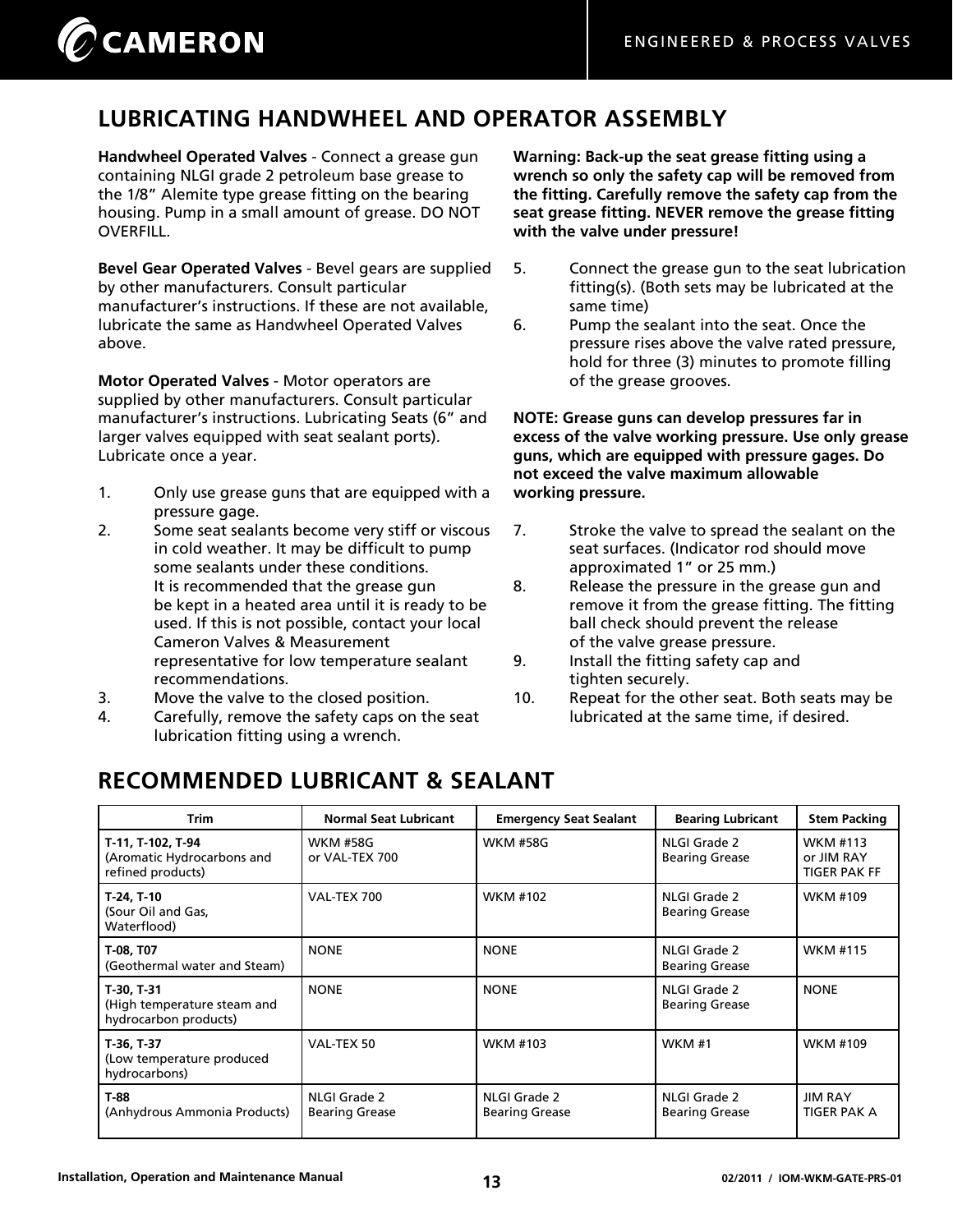

| Product                                                                                                          | <b>Manufacturer</b>                                                                                                                                     |
|------------------------------------------------------------------------------------------------------------------|---------------------------------------------------------------------------------------------------------------------------------------------------------|
| WKM1<br><b>WKM 58G</b><br><b>WKM 102</b><br><b>WKM 103</b><br><b>WKM 109</b><br><b>WKM 113</b><br><b>WKM 115</b> | <b>Cameron Valves &amp; Measurement</b><br>3250 Briarpark Drive, Suite 300<br>Houston, TX 77042<br>281 499 8511<br>1.800.323.9160<br>281.261.3615 (fax) |
| Val-Tex 700<br>Val-Tex 50                                                                                        | Val-Tex<br>10600 Fallstone Road<br>Houston, TX 77009<br>800.627.9771<br>281.530.4848<br>281.530.5225 (fax)                                              |
| Jim Ray Tiger Pak FF<br>Jim Ray Tiger Pak A                                                                      | <b>Jim Ray</b><br>10645 Richmond Ave. #130<br>Houston, TX 77042<br>713.785.5055<br>713.785.5534 (fax)                                                   |



**Figure 11** - Screw/Prime Hand Gun, Part Number 2122495-01. Exact configuration may vary from illustration.



**Figure 12** - Bucket-Type Gun, Part Number K065189. Exact configuration may vary from illustration.



**Figure 13** - Adapter Fitting, Part Number K296434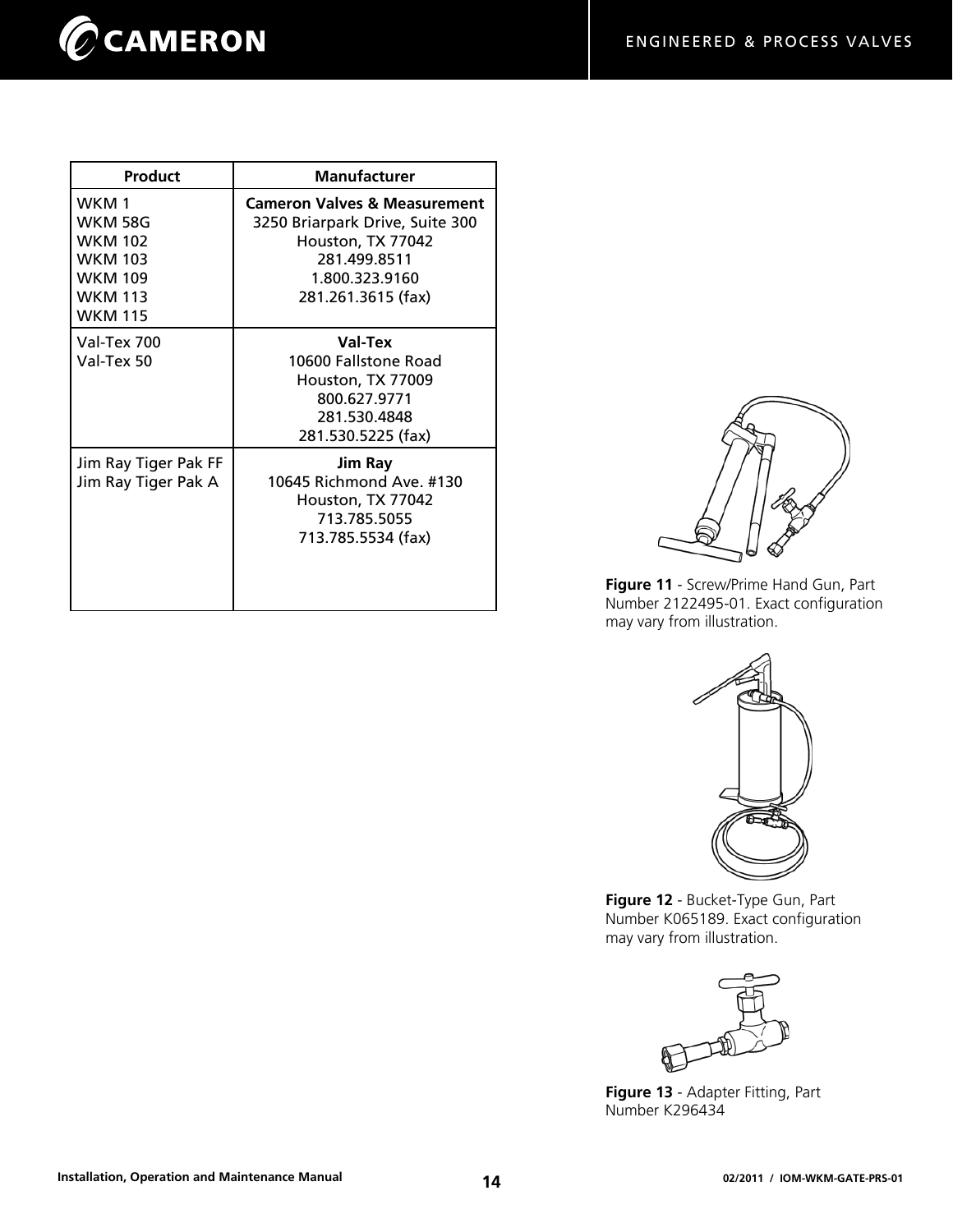

# **Maintaining Vee-packing**

**(If so equipped) - Once a year or more often as required.**

1. Valves equipped with Chevron Vee Packing may require periodic inspection and maintenance to preclude stem leakage. This is particularly important if

the valves are in service at temperatures above 250°F (121°C).

2. Other designs use a self-adjusting stem seal and require only periodic inspection.

3. Inspect the valve for evidence of stem leakage. This might be determined by paint discoloration



around the bonnet-yoke tube joint. If there is no evidence of leakage, no maintenance is required. It is often beneficial to add one stick of packing once a year to help keep the packing pliable and prevent future problems. (Couple of "sticks" for larger valves)

4. If leakage is evident, inject plastic packing. See the Trouble Shooting Section.

| <b>Stick Method</b>                                                                                                                                                                                                                                                                                                                                                                                                                                                                                                                                                                                                                                                             | <b>Gun Method</b>                                                                                                                                                                                                                                                                                                                                                                                                                                                                                                                                                                            |
|---------------------------------------------------------------------------------------------------------------------------------------------------------------------------------------------------------------------------------------------------------------------------------------------------------------------------------------------------------------------------------------------------------------------------------------------------------------------------------------------------------------------------------------------------------------------------------------------------------------------------------------------------------------------------------|----------------------------------------------------------------------------------------------------------------------------------------------------------------------------------------------------------------------------------------------------------------------------------------------------------------------------------------------------------------------------------------------------------------------------------------------------------------------------------------------------------------------------------------------------------------------------------------------|
| use to keep pliable                                                                                                                                                                                                                                                                                                                                                                                                                                                                                                                                                                                                                                                             | Note: Packing is not damaged by cold. However, keep plastic packing in a warm place (like a heated room or vehicle cab) until ready for                                                                                                                                                                                                                                                                                                                                                                                                                                                      |
| • Remove the injection stinger from<br>the packing fitting.<br><b>CAUTION:</b> pressure may be trapped<br>in the packing box<br>• Apply a good grade of earing<br>grease to the threads<br>• Place a stick of packing Into<br>the fitting and screw in the stinger<br>until it seats<br>• Repeat as necessary. Use<br>screw torques as follows:<br>• 3-4 ft-lb (40-50 in-lb, 4-5.5 N-m) for WKM packings<br>• 4-5 ft-lb (50-60 in-lb, 5.5-7 N-m) for thick packings<br>• Do not exceed 7 ft-lb (60 in-lb, 9.5 N-m) as this may exceed<br>the 10,000 psig (689 barg) rating of the fitting<br>• Back out the screw until the threads show. This allows the bail<br>check to seat | • Remove the injection stinger from the packing fitting.<br><b>CAUTION:</b> pressure may be trapped in the packing box<br>• Assemble the packing gun with the<br>appropriate plastic packing<br>• Connect the gun to the<br>packing fitting<br>• Apply 5500-7500 psi (379-517 bar)<br>to the packing gun. Thick<br>packings may require 8000-9000<br>psi (551-620 bar)<br><b>CAUTION:</b> The WKM style packing gun<br>applies twice the hand pump pressure<br>. Hold for several minutes<br>• Add more plastic if the pressure drops<br>• Repeat until the packing pressure<br>holds steady |
| <b>CAUTION:</b> Apply only enough packing to stop the leak                                                                                                                                                                                                                                                                                                                                                                                                                                                                                                                                                                                                                      | • Do not exceed 10,000 psi (689 bar)<br>• Remove the packing gun<br>• Dig out any excess packing from the<br>packing fitting<br>• Apply a small amount of bearing grease to the<br>packing fitting screw<br>• Install the packing fitting screw and tighten                                                                                                                                                                                                                                                                                                                                  |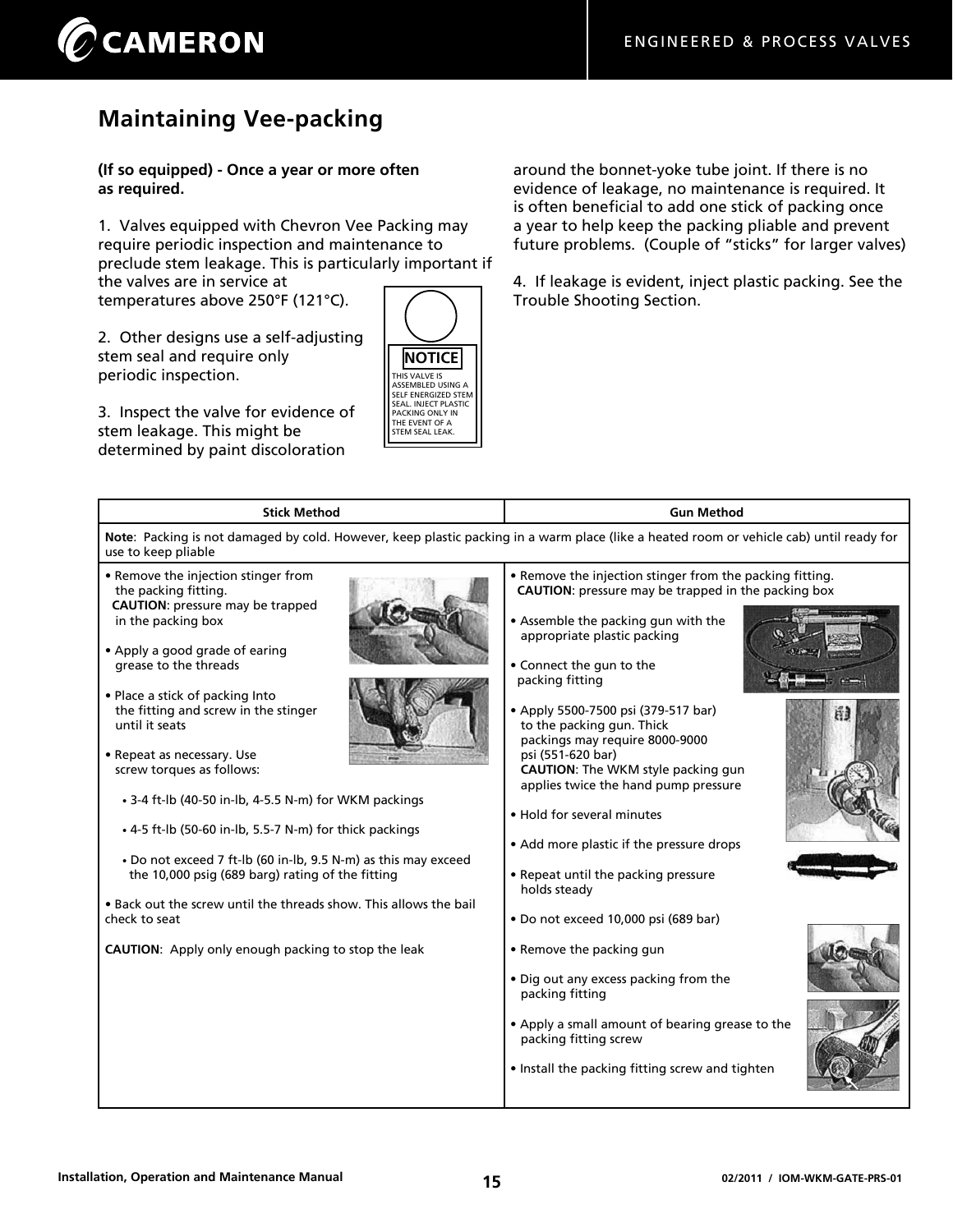

# **TROUBLESHOOTING**

| <b>Trouble</b>                                                                          | <b>Probable Cause</b>                                                          | Remedy                                                                                                                                                                                                                                 |
|-----------------------------------------------------------------------------------------|--------------------------------------------------------------------------------|----------------------------------------------------------------------------------------------------------------------------------------------------------------------------------------------------------------------------------------|
|                                                                                         | The stem seal is leaking due to a contaminated<br>stem.                        | Cycle the valve serveral times.                                                                                                                                                                                                        |
| Leakage is occurring around the stem, yoke tube<br>drain, or yoke tube to bonnet joint  | The stem seal is leaking due to dammage or<br>abnormal wear.                   | <b>OUTSIDE</b><br>ALL VALVES EXCEPT THOSE WITH<br>PACKING GLANDS (OPG/OS&Y)                                                                                                                                                            |
|                                                                                         |                                                                                | Inject plastic packing as follows:<br>Remove the packing fitting screw and install a<br>packing injection gun <sup>1</sup> loaded with the proper<br>plastic injectable. Refer to the<br>"Recommeded Lubricants and Sealants" (chart). |
|                                                                                         |                                                                                | Using the packing gun, pump plastic to energize<br>the packing set. 4000-5000 psig (275-345 barg) is<br>usually sufficient. DO NOT EXCEED10,000 psig (690<br>barg)                                                                     |
| Leakage is occurring around the stem, yoke tube<br>drain, or yoke tube to bonnet joint. | The stem seal is leaking due to damage or abnor-<br>mal wear.                  | <b>WARNING: THE INJECTION PRESSURE IS</b><br>TWICE THE HYDRAULIC GAUGE PRESSURE.                                                                                                                                                       |
|                                                                                         |                                                                                | Hold for at least 3 minutes. Re-pressurize, as<br>needed.                                                                                                                                                                              |
|                                                                                         |                                                                                | Remove the packing gun.                                                                                                                                                                                                                |
|                                                                                         |                                                                                | Lubricate the packing fitting screw thread with a<br>good grade of bearing grease. Thread it into the<br>fitting. Tighten securely but do not exceed 7 ft-lbf<br>of torque.<br>$(9.5 N-M).$                                            |
|                                                                                         |                                                                                | <b>VALVES WITH OUTSIDE PACKING</b><br>GLANDS (OPG)                                                                                                                                                                                     |
|                                                                                         |                                                                                | Tighten the gland bolts in a alternating crossing<br>pattern to stop the leak. Do not over tighten.                                                                                                                                    |
| The Grease fitting or bleed plug is leaking.                                            | The safety cap or bleed plug screw is loose.                                   | Tighten the safety cap or bleed plug screw.                                                                                                                                                                                            |
| The valve is leaking around bonnet to<br>body joint.                                    | The bonnet seal is leaking.                                                    | Insure that the bonnet nuts are tightened prop-<br>erly. Call CAMERON VALVES &<br>MEASUREMENT representative if<br>leakage persists.                                                                                                   |
| A restriction is present in the valve bore.                                             | The gate is not properly aligned with the seats.                               | HANDWHEEL OR BEVEL GEAR OPERATED<br>VALVES: Open the valve fully by turning the<br>handwheel counter-clockwise.<br>Tighten securely.                                                                                                   |
|                                                                                         |                                                                                | DO NOT BACK OFF THE HANDWHEEL.                                                                                                                                                                                                         |
|                                                                                         |                                                                                | <b>MOTOR OPERATED VALVES: Make sure the</b><br>operator limit switches are set correctly.                                                                                                                                              |
| The valve will not open<br>or close.                                                    | The valve is pressure locked <sup>2</sup> .                                    | Vent the body pressure by using a pressure<br>releasing tool on one of the body vent fittings.                                                                                                                                         |
|                                                                                         | The lubrication is not sufficient.                                             | Lubricate the bearings, operator, and/or seats<br>per the Routine Maintenance Section. Lubricate<br>the operator per the manufacturer's instructions.                                                                                  |
| The valve is hard to<br>operate.                                                        | Ice is present in the yoke tube, handwheel unit, or<br>operator.               | Apply heat to melt ice.                                                                                                                                                                                                                |
|                                                                                         | Line bind is present. (Pipeline bending<br>moments distorting the valve body). | Relieve the bind or moment on the valve.                                                                                                                                                                                               |
|                                                                                         |                                                                                | (continued next page)                                                                                                                                                                                                                  |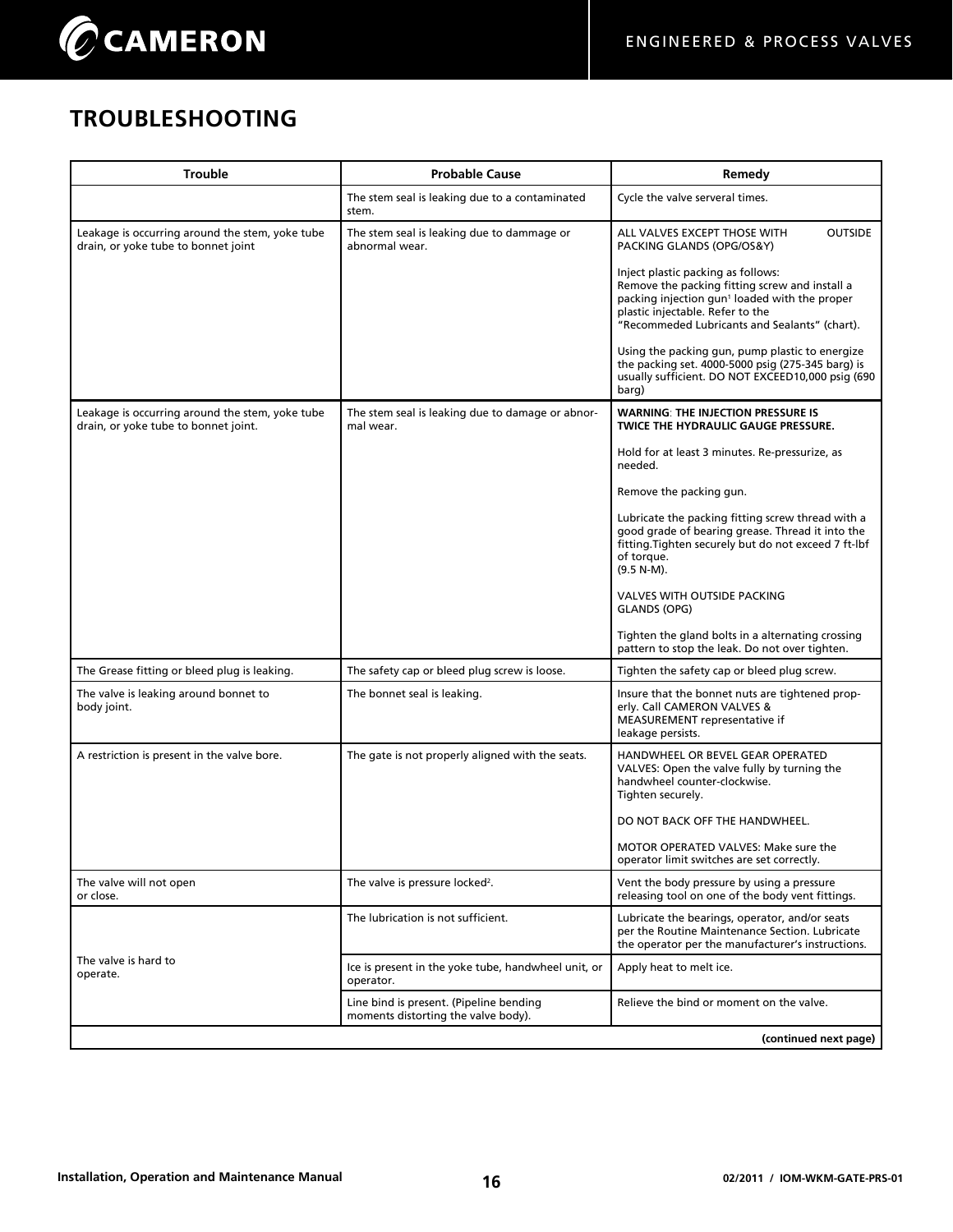

| <b>Trouble</b>                            | <b>Probable Cause</b>                             | Remedy                                                                                             |
|-------------------------------------------|---------------------------------------------------|----------------------------------------------------------------------------------------------------|
| (continued)                               | (continued)<br>Improperly sized motor operator.   | (continued)<br>Replace with properly sized motor operator.                                         |
| Motor operator will not<br>actuate valve. | Improperly wired electric operator.               | Verify wiring following instructions and schemat-<br>ics provided by the operator<br>manufacturer. |
|                                           | The bearings need lubrication.                    | Lubricate bearings per the Routine Maintenance<br>Section.                                         |
| Valve operation is erratic.               | The bearing or gear unit is broken<br>or damaged. | Replace broken or damaged parts.                                                                   |
| The valve seats will not                  | Valve is not fully closed.                        | Fully close the valve. Turn the handwheel CLOCK-<br>WISE, DO BACK OFF<br>THE HANDWHEEL.            |
| seal.                                     | Seat or seat seals are damaged.                   | Lubricate seats per Routine Maintenance Section.<br>Replace parts.                                 |

1 Contact loacal Cameron Valves & Measurement Representative for current part number

2 Pressure locked is a condition that may exist in any double sealing gate valve when the body cavity pressure greatly exceeds line pressure. It occurs only in the full open or full closed position and indicates that the sealing surfaces are in good condition.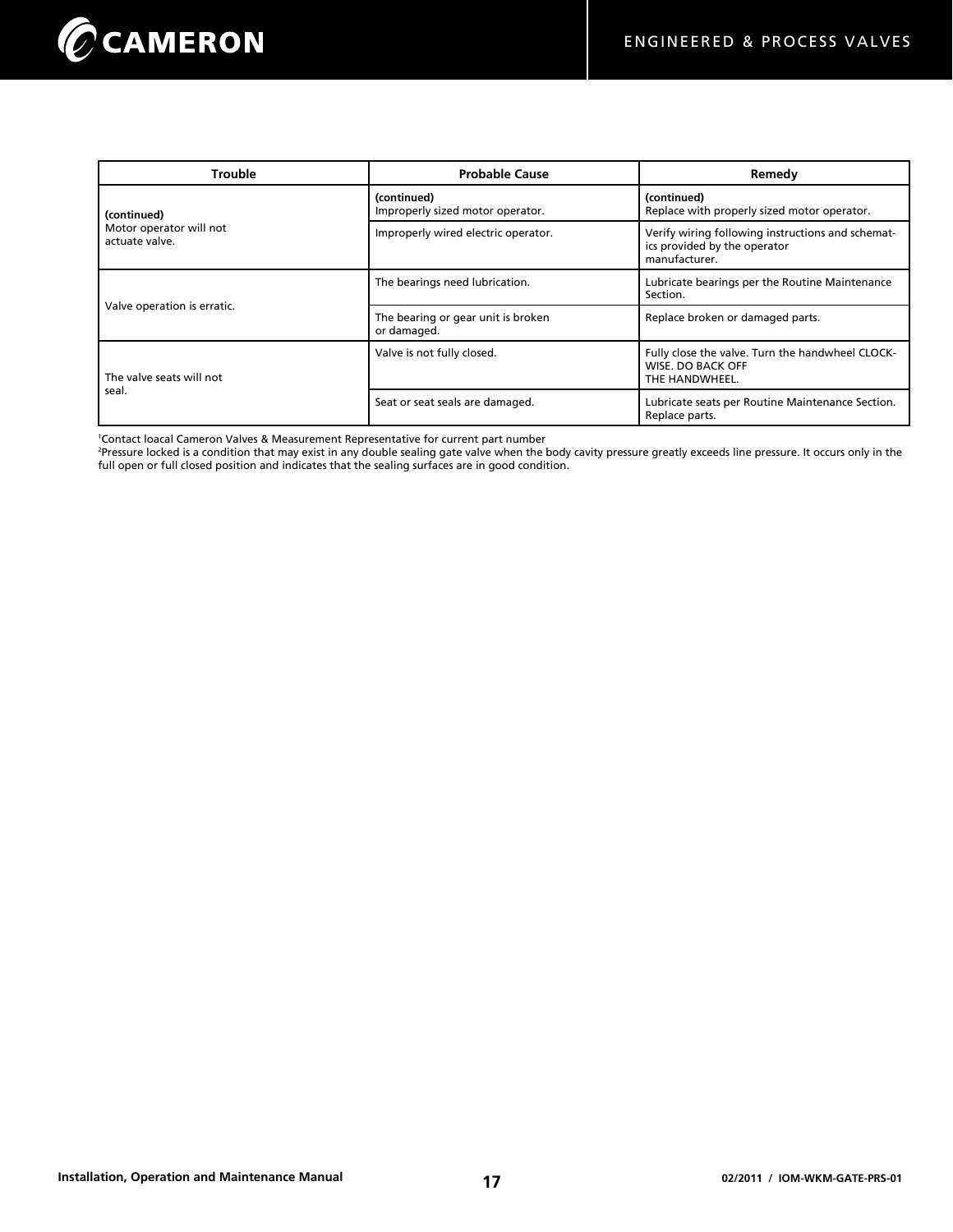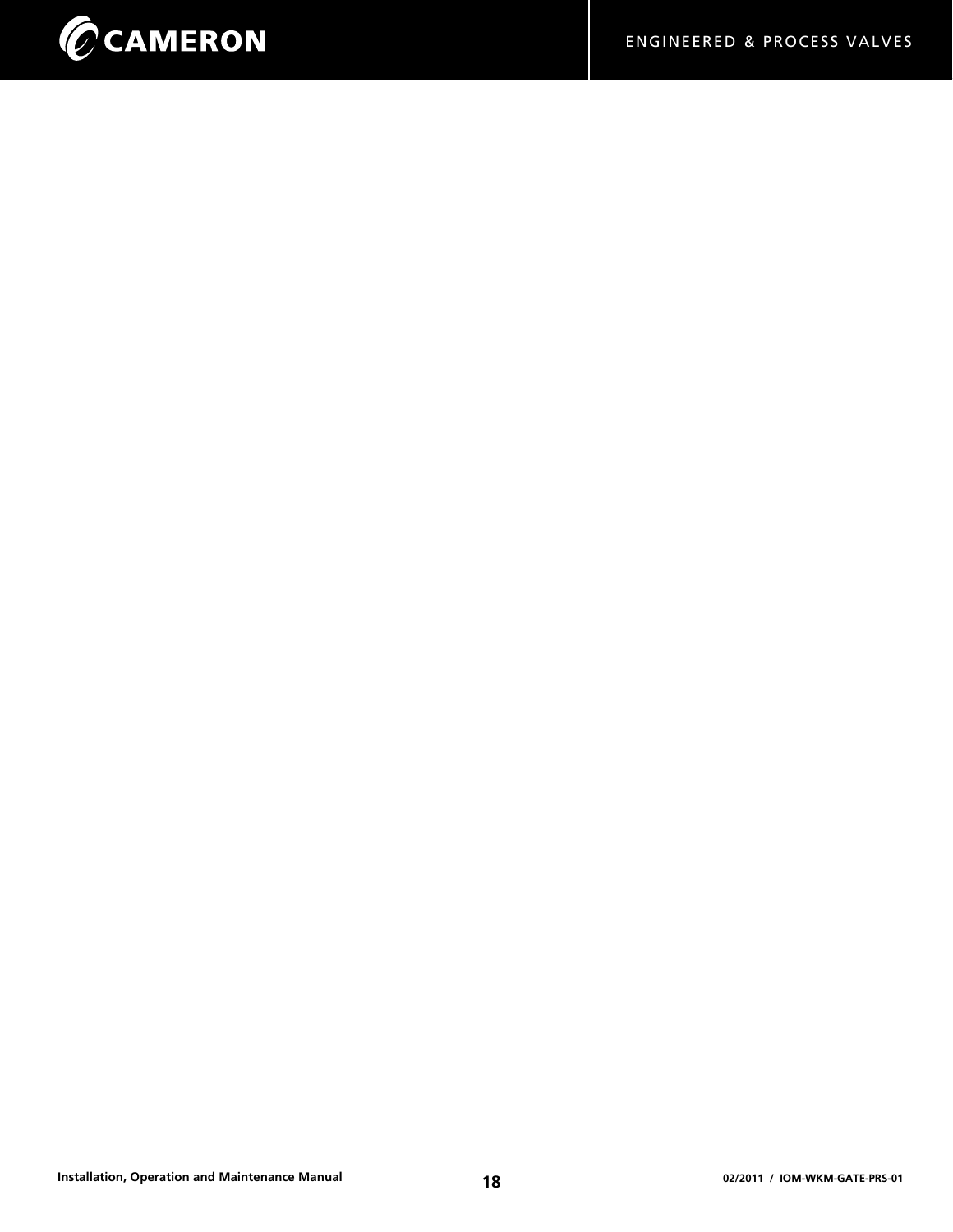